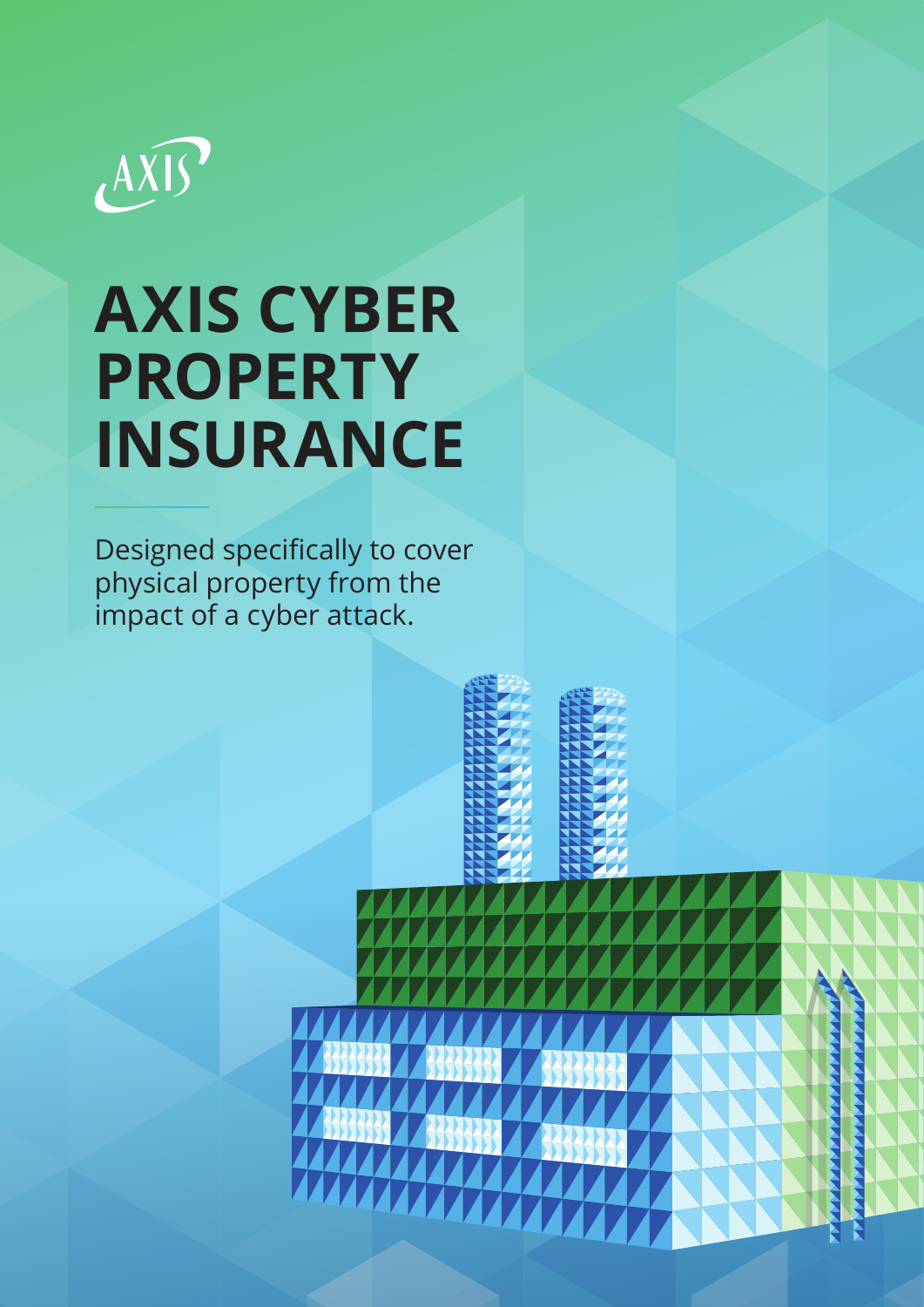## **What is it?**

AXIS Cyber Property Insurance provides cover for damage to physical assets, such as buildings and machinery, and resultant Business Interruption, following a cyber attack.

Property damage caused by cyber attacks is an emerging risk in today's ever-evolving business landscape. Yet it's often excluded from many property policies. That's why we've developed the AXIS Cyber Property Insurance policy to fill this gap.

### **Who is it for?**

AXIS Cyber Property Insurance is designed for medium to large organisations across multiple industry sectors, such as energy and manufacturing.

Companies are facing more restrictive exclusions within their property damage insurance policies, often completely excluding claims arising from cyber attacks. Where coverage for cyber attacks is not available through traditional property insurance, we are providing a solution to ensure you can obtain insurance for this gap in cover.